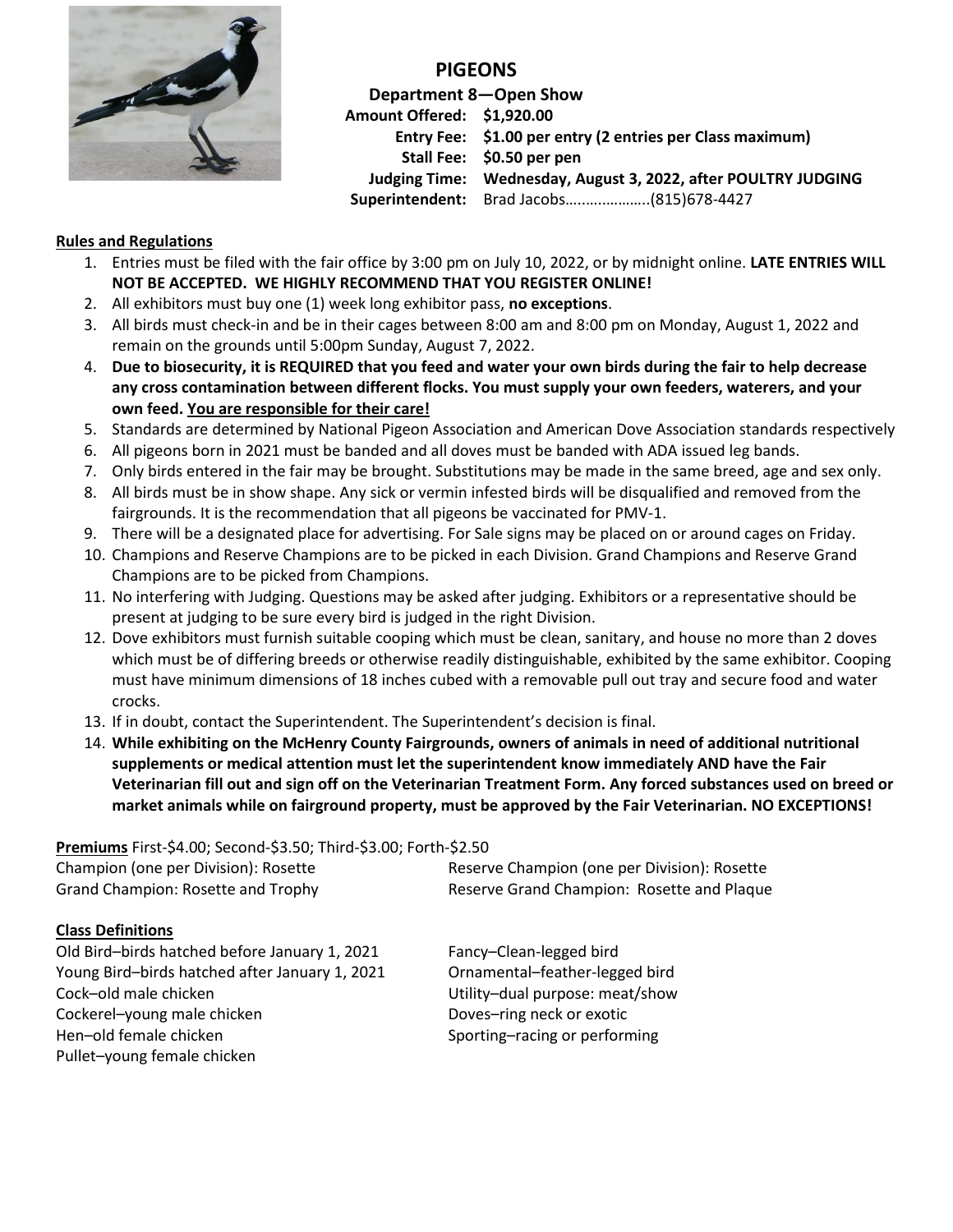| <b>Division</b>     | <b>Class</b>                      | <b>COCK</b>  | <b>HEN</b>     | <b>COCKEREL</b> | <b>PULLET</b>           |
|---------------------|-----------------------------------|--------------|----------------|-----------------|-------------------------|
| A Fancy             | American Fantail, white           | 1            | $\overline{2}$ | 3               | 4                       |
|                     | American Fantail, any other color | 5            | 6              | $\overline{7}$  | 8                       |
|                     | Jacobin, any                      | 9            | 10             | 11              | 12                      |
|                     | Any other fancy                   | 13           | 14             | 15              | 16                      |
| <b>B</b> Ornamental | Dutch Pouter, white               | $\mathbf{1}$ | $\overline{2}$ | $\overline{3}$  | $\overline{\mathbf{4}}$ |
|                     | Dutch Pouter, red/yellow          | 5            | 6              | $\overline{7}$  | 8                       |
|                     | Dutch Pouter, any other           | 9            | 10             | 11              | 12                      |
|                     | Pouter, any other                 | 13           | 14             | 15              | 16                      |
|                     | Swallow, any                      | 17           | 18             | 19              | 20                      |
|                     | Any other ornamental breed        | 21           | 22             | 23              | 24                      |
| <b>C</b> Utility    | Carmeau, all                      | $\mathbf{1}$ | $\overline{2}$ | $\overline{3}$  | 4                       |
|                     | King, all                         | 5            | 6              | $\overline{7}$  | 8                       |
|                     | Modena, any                       | 9            | 10             | 11              | 12                      |
|                     | Giant Homers, any other color     | 13           | 14             | 15              | 16                      |
|                     | Giant Runt, any solid             | 17           | 18             | 19              | 20                      |
|                     | Giant Runt, any grizzle           | 21           | 22             | 23              | 24                      |
|                     | Giant Runt, any bar               | 25           | 26             | 27              | 28                      |
|                     | Giant Runt, any other             | 29           | 30             | 31              | 32                      |
|                     | Any other utility                 | 33           | 34             | 35              | 36                      |
| <b>D</b> Sporting   | Any Tumbler                       | $\mathbf{1}$ | $\overline{2}$ | 3               | 4                       |
|                     | Birmingham Roller, any            | 5            | 6              | $\overline{7}$  | 8                       |
|                     | Racing Homer, white               | 9            | 10             | 11              | 12                      |
|                     | Racing Homer, any bar             | 13           | 14             | 15              | 16                      |
|                     | Racing Homer, any check           | 17           | 18             | 19              | 20                      |
|                     | Racing Homer, any grizzle         | 21           | 22             | 23              | 24                      |
|                     | Racing Homer, any other color     | 25           | 26             | 27              | 28                      |
|                     | Any other sporting                | 29           | 30             | 31              | 32                      |
| <b>E</b> Doves      | White                             | $\mathbf{1}$ | $\overline{2}$ | $\overline{3}$  | $\overline{4}$          |
|                     | Wild                              | 5            | 6              | $\overline{7}$  | 8                       |
|                     | Fawn                              | 9            | 10             | 11              | 12                      |
|                     | Pied/pearl                        | 13           | 14             | 15              | 16                      |
|                     | Any other color                   | 17           | 18             | 19              | 20                      |